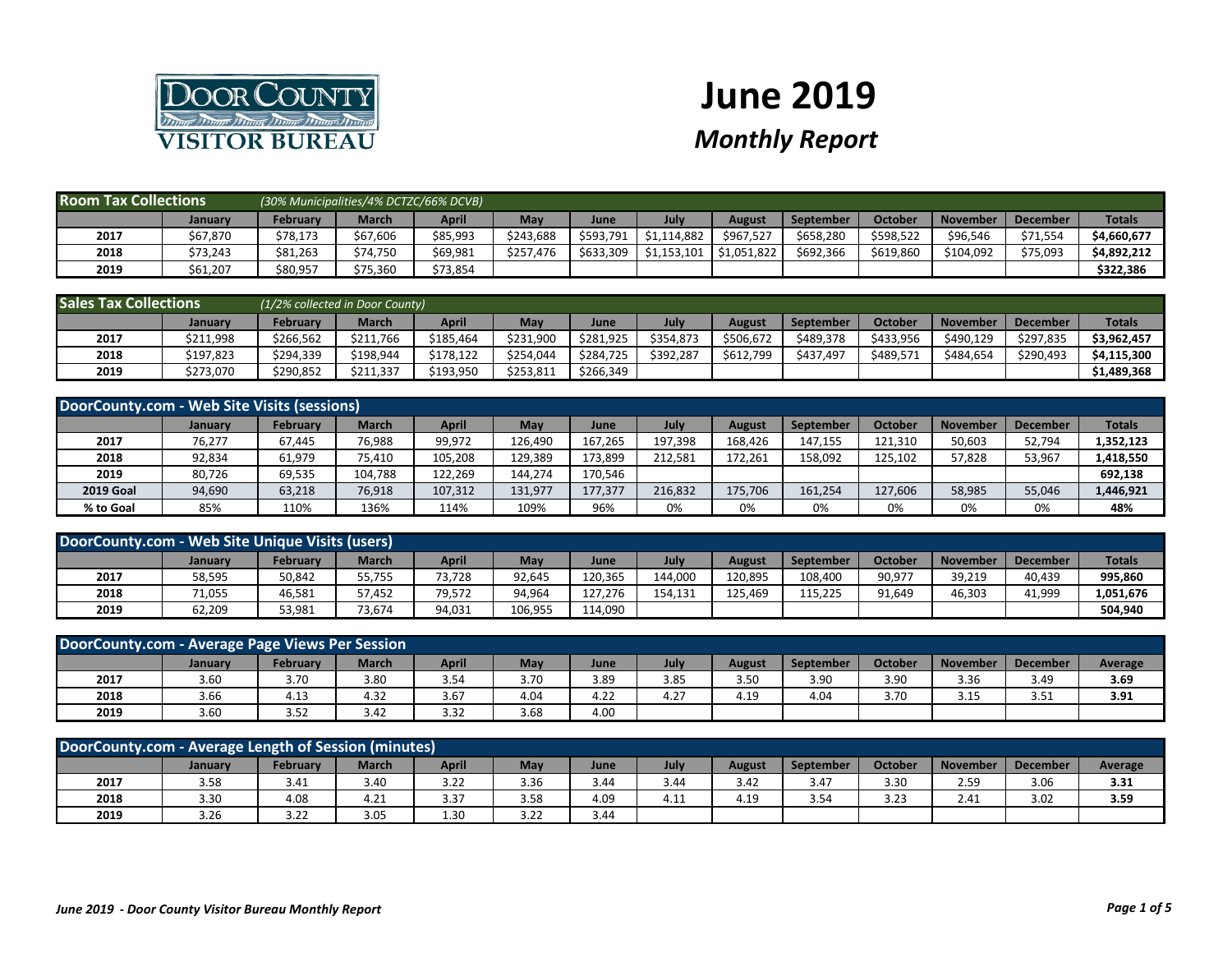| DoorCounty.com - Mobile Web Site Useage                     |           |                 |              |              |                              |                  |           |               |                  |                   |                                               |                 |                    |
|-------------------------------------------------------------|-----------|-----------------|--------------|--------------|------------------------------|------------------|-----------|---------------|------------------|-------------------|-----------------------------------------------|-----------------|--------------------|
|                                                             | January   | February        | <b>March</b> | <b>April</b> | May                          | June             | July      | <b>August</b> | September        | <b>October</b>    | <b>November</b>                               | <b>December</b> | <b>Totals</b>      |
| 2017                                                        | 38,705    | 35,937          | 29,911       | 57,049       | 51,721                       | 95,896           | 102,656   | 102,829       | 90,935           | 77,295            | 30,030                                        | 32,231          | 745,195            |
| 2018                                                        | 42,449    | 26,734          | 29,564       | 50,331       | 57,122                       | 75,947           | 135,381   | 75,179        | 72,968           | 77,992            | 26,668                                        | 32,257          | 702,592            |
| 2019                                                        | 47,730    | 31,171          | 47,176       | 53,591       | 58,380                       | 73,540           |           |               |                  |                   |                                               |                 | 311,588            |
|                                                             |           |                 |              |              |                              |                  |           |               |                  |                   |                                               |                 |                    |
| DoorCounty.com - Top Ten Most Requested Pages for the Month |           |                 |              |              |                              | <b>June 2019</b> |           |               |                  |                   |                                               |                 |                    |
| 1) /home                                                    |           |                 |              |              | 5) /stay/find-lodging        |                  |           |               |                  |                   | 9) /discover/guides-and-reports/visitor-Guide |                 |                    |
| 2) / experience/ events                                     |           |                 |              |              | 6) /experience/events/page-2 |                  |           |               |                  |                   | 10)/discover/guides-and-reports               |                 |                    |
| 3) /stay                                                    |           |                 |              |              | 7) / experience              |                  |           |               |                  |                   |                                               |                 |                    |
| 4) /experience/everything-cherry                            |           |                 |              |              | 8) /summer                   |                  |           |               |                  |                   |                                               |                 |                    |
|                                                             |           |                 |              |              |                              |                  |           |               |                  |                   |                                               |                 |                    |
| DoorCounty.com - Top Ten Sources for the Month              |           |                 |              |              | <b>June 2019</b>             |                  |           |               |                  |                   |                                               |                 |                    |
| 1) Google/organic                                           |           |                 |              |              | 5) bing/organic              |                  |           |               |                  | 9) AdRoll/Banners |                                               |                 |                    |
| 2) (direct)                                                 |           |                 |              |              | 6) yahoo/organic             |                  |           |               |                  |                   | 10) Snapchat/Snapchat Stories                 |                 |                    |
| 3) google/cpc                                               |           |                 |              |              | 7) Facebook/Facebook Ad      |                  |           |               |                  |                   |                                               |                 |                    |
| 4) Door County Visitor Bureau/email                         |           |                 |              |              | 8) AdRoll                    |                  |           |               |                  |                   |                                               |                 |                    |
|                                                             |           |                 |              |              |                              |                  |           |               |                  |                   |                                               |                 |                    |
| <b>Social Media: Facebook</b>                               |           |                 |              |              |                              |                  |           |               |                  |                   |                                               |                 |                    |
| <b>Impressions</b>                                          | January   | February        | <b>March</b> | <b>April</b> | May                          | June             | July      | <b>August</b> | September        | October           | <b>November</b>                               | <b>December</b> | <b>Totals</b>      |
| 2017                                                        | 1,730,644 | 1,649,293       | 1,603,254    | 2,687,615    | 2,259,999                    | 1,435,229        | 1,284,035 | 3,663,514     | 2,488,993        | 2,534,517         | 2,129,113                                     | 3,660,362       | 27,126,568         |
| 2018                                                        | 3,072,518 | 1,743,557       | 1,360,982    | 3,018,045    | 2,080,138                    | 1,732,189        | 2,529,601 | 1,998,469     | 2,725,934        | 1,645,947         | 1,500,366                                     | 1,375,044       | 24,782,790         |
| 2019                                                        | 1,718,452 | 1,728,409       | 2,258,613    | 2,966,996    | 1,745,963                    | 1,772,403        |           |               |                  |                   |                                               |                 | 12,190,836         |
| <b>Post Views</b>                                           | January   | February        | <b>March</b> | <b>April</b> | May                          | June             | July      | <b>August</b> | September        | <b>October</b>    | <b>November</b>                               | <b>December</b> | <b>Totals</b>      |
| 2017                                                        | 1,103,020 | 1,043,540       | 938,185      | 1,891,205    | 1,540,501                    | 1,434,702        | 1,368,385 | 1,745,392     | 1,347,353        | 1,574,426         | 1,312,850                                     | 1,860,703       | 17,160,262         |
| 2018                                                        | 1,837,851 | 957,819         | 716,837      | 2,280,877    | 1,633,103                    | 1,104,744        | 1,832,373 | 1,385,978     | 2,114,037        | 1,304,627         | 1,088,613                                     | 767,300         | 17,024,159         |
| 2019                                                        | 1,094,742 | 1,079,000       | 1,453,043    | 2,139,689    | 1,201,734                    | 1,251,592        |           |               |                  |                   |                                               |                 | 8,219,800          |
| <b>Page Views</b>                                           | January   | <b>February</b> | <b>March</b> | <b>April</b> | May                          | June             | July      | <b>August</b> | <b>September</b> | October           | <b>November</b>                               | <b>December</b> | <b>Totals</b>      |
| 2017                                                        | 381,660   | 362,131         | 333,465      | 348,118      | 312,141                      | 231,287          | 460,568   | 539,086       | 409,225          | 479,657           | 393,911                                       | 670,987         | 4,922,236          |
| 2018                                                        | 546,738   | 532,621         | 619,271      | 449,081      | 326,313                      | 491,332          | 503,626   | 659,181       | 479,544          | 323,546           | 465,560                                       | 494,103         | 5,890,916          |
| 2019                                                        | 731,095   | 647,166         | 859,283      | 550,666      | 586,646                      | 586,088          |           |               |                  |                   |                                               |                 | 3,960,944          |
| <b>Engagement</b>                                           | January   | February        | <b>March</b> | <b>April</b> | May                          | June             | July      | <b>August</b> | <b>September</b> | <b>October</b>    | <b>November</b>                               | <b>December</b> | <b>Totals</b>      |
| 2017                                                        | 39,773    | 43,991          | 32,927       | 43,020       | 31,885                       | 41,407           | 39,918    | 60,790        | 49,173           | 49,598            | 33,445                                        | 66,286          | 532,213            |
| 2018                                                        | 65,342    | 38,704          | 52,436       | 56,031       | 42,198                       | 51,562           | 56,695    | 63,362        | 54,532           | 49,327            | 44,890                                        | 50,580          | 625,659            |
| 2019                                                        | 49,759    | 51,818          | 65,323       | 55,448       | 48,318                       | 56,304           |           |               |                  |                   |                                               |                 | 326,970            |
| <b>2019 Goal</b>                                            | 67,302    | 39,865          | 54,009       | 57,712       | 43,464                       | 53,109           | 58,396    | 65,263        | 56,168           | 50,807            | 46,237                                        | 52,097          | 644,429            |
| % to Goal                                                   | 74%       | 130%            | 121%         | 96%          | 111%                         | 106%             | 0%        | 0%            | 0%               | 0%                | 0%                                            | 0%              | 51%                |
| <b>Likes</b>                                                | January   | February        | <b>March</b> | <b>April</b> | May                          | June             | July      | <b>August</b> | September        | <b>October</b>    | <b>November</b>                               | <b>December</b> | <b>Year Growth</b> |
| 2017                                                        | 87,739    | 88,349          | 88,780       | 89,837       | 91,086                       | 92,516           | 93,673    | 94,867        | 97,690           | 99,648            | 100,489                                       | 101,720         | 16%                |
| 2018                                                        | 103,071   | 103,645         | 104,109      | 105,529      | 106,857                      | 107,747          | 110,052   | 110,851       | 111,928          | 112,335           | 112,541                                       | 113,153         | 10%                |
| 2019                                                        | 113,643   | 114,006         | 114,607      | 115,014      | 115,698                      | 116,426          |           |               |                  |                   |                                               |                 |                    |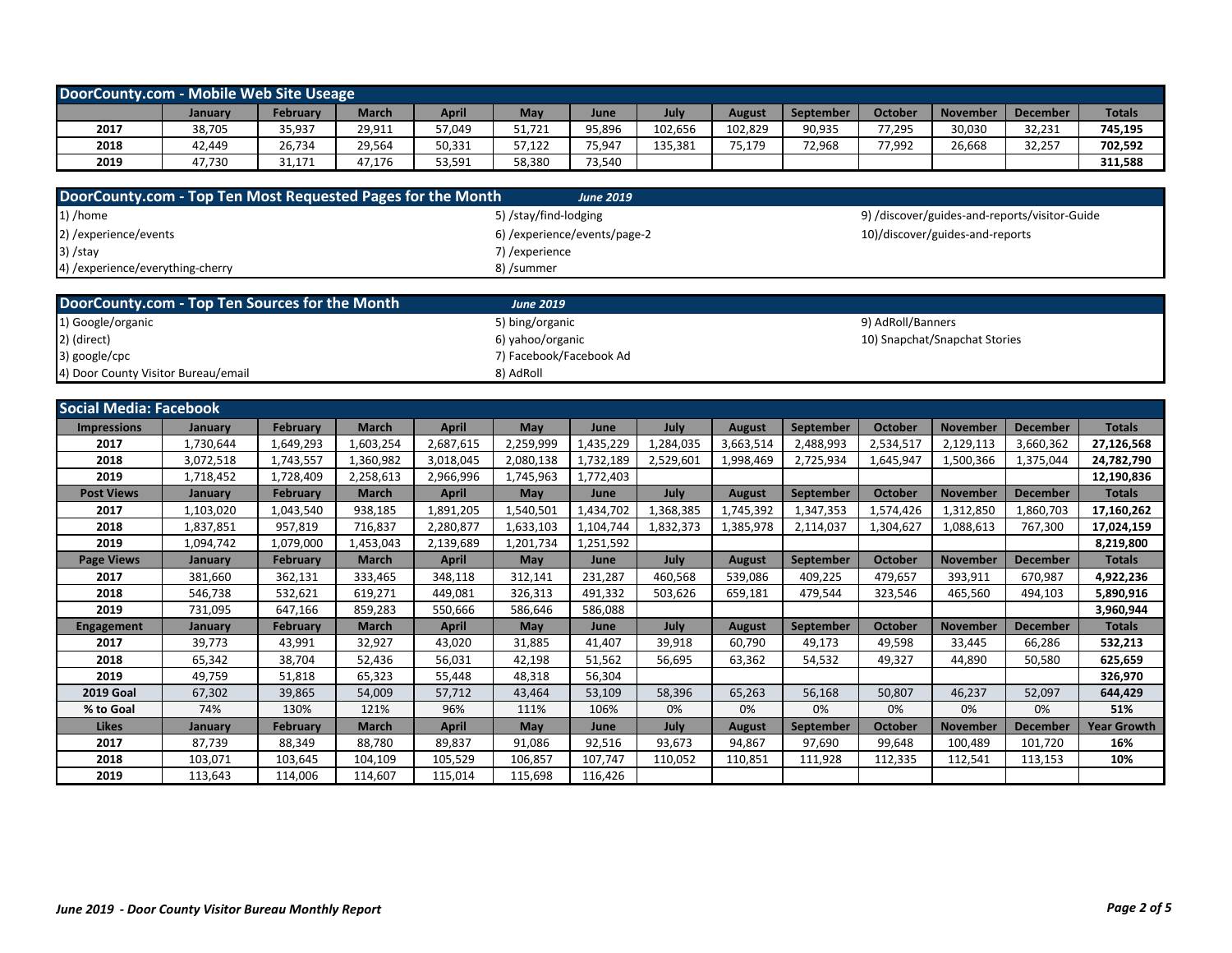| Social Media: Instagram |                |                 |              |              |        |        |        |               |           |                |                 |                 |                    |
|-------------------------|----------------|-----------------|--------------|--------------|--------|--------|--------|---------------|-----------|----------------|-----------------|-----------------|--------------------|
| <b>Followers</b>        | <b>January</b> | <b>February</b> | <b>March</b> | <b>April</b> | May    | June   | July   | <b>August</b> | September | <b>October</b> | <b>November</b> | <b>December</b> | <b>Year Growth</b> |
| 2017                    | 19,129         | 19,735          | 20,390       | 21,199       | 20,955 | 21,616 | 22,336 | 23,170        | 24,454    | 25,758         | 26,662          | 27,252          | 42%                |
| 2018                    | 28,530         | 29,300          | 29,800       | 30,900       | 31,738 | 32,601 | 34,018 | 35,115        | 36,713    | 38,434         | 39,234          | 39,874          | 46%                |
| 2019                    | 41,489         | 42,444          | 43,816       | 46,615       | 46,602 | 47,731 |        |               |           |                |                 |                 |                    |
| <b>Comment Likes</b>    | January        | <b>February</b> | <b>March</b> | April        | May    | June   | July   | <b>August</b> | September | October        | <b>November</b> | December        | <b>Total</b>       |
| 2017                    | 13,320         | 10,969          | 10,416       | 11,025       | 18,711 | 14,257 | 25,873 | 45,631        | 30,539    | 35,793         | 28,211          | 28,914          | 273,659            |
| 2018                    | 45.098         | 42.117          | 29,993       | 27,800       | 35,035 | 26,126 | 26.908 | 39,006        | 45,371    | 65,311         | 60.469          | 42,461          | 485,695            |
| 2019                    | 68,928         | 55,396          | 54,769       | 47,200       | 51,007 | 43,701 |        |               |           |                |                 |                 | 321,001            |
| <b>2019 Goal</b>        | 46,451         | 43,381          | 30,893       | 28,634       | 36,086 | 26,909 | 27.715 | 40,176        | 46,732    | 67,270         | 62,283          | 43,735          | 500,265            |
| % to Goal               | 148%           | 128%            | 177%         | 165%         | 141%   | 162%   | 0%     | 0%            | 0%        | 0%             | 0%              | 0%              | 64%                |

| <b>Social Media: Twitter</b> |                |          |              |              |        |        |        |        |                  |         |          |                 |                    |
|------------------------------|----------------|----------|--------------|--------------|--------|--------|--------|--------|------------------|---------|----------|-----------------|--------------------|
| <b>Followers</b>             | January        | February | <b>March</b> | <b>April</b> | May    | June   | July   | August | <b>September</b> | October | Novembeı | <b>December</b> | <b>Year Growth</b> |
| 2017                         | 5,201          | 5,264    | 5,368        | 5,439        | 5,531  | 5,674  | 5,731  | 5,858  | 5,947            | 6,034   | 6,067    | 6,062           | 15%                |
| 2018                         | 6,114          | 6,178    | 6,225        | 6,271        | 6,315  | 6,378  | 6,418  | 6,394  | 6,423            | 6,459   | 6,470    | 6,497           | 7%                 |
| 2019                         | 6,505          | 6,529    | 6,587        | 6,615        | 6,649  | 6,708  |        |        |                  |         |          |                 |                    |
| <b>Impressions</b>           | <b>January</b> | February | <b>March</b> | <b>April</b> | May    | June   | July   | August | <b>September</b> | October | November | <b>December</b> | <b>Totals</b>      |
| 2017                         | 51,700         | 50,300   | 52,500       | 22,600       | 23.800 | 50,100 | 48,700 | 63,300 | 50,900           | 42,000  | 41,000   | 36,600          | 533,500            |
| 2018                         | 40,100         | 36,800   | 20,300       | 22,100       | 13,900 | 33,000 | 28,300 | 20,300 | 32,200           | 30,100  | 15,900   | 17,900          | 310,900            |
| 2019                         | 41,303         | 64,700   | 51,200       | 47,200       | 39,900 | 48,700 |        |        |                  |         |          |                 | 293,003            |
| <b>2019 Goal</b>             | 46,453         | 37,904   | 20,909       | 22,763       | 14,317 | 33,990 | 29,149 | 20,909 | 33,166           | 31,003  | 16,377   | 18,437          | 325,377            |
| % to Goal                    | 89%            | 171%     | 245%         | 207%         | 279%   | 143%   | 0%     | 0%     | 0%               | 0%      | 0%       | 0%              | 90%                |

| <b>Pay-Per-Click Results</b> |         |          |              |              |            |        |       |        |                  |         |                 |                 |               |
|------------------------------|---------|----------|--------------|--------------|------------|--------|-------|--------|------------------|---------|-----------------|-----------------|---------------|
|                              | January | Februarv | <b>March</b> | <b>April</b> | <b>May</b> | June   | July  | August | <b>September</b> | October | <b>November</b> | <b>December</b> | <b>Totals</b> |
| 2017                         | 3,316   | 4,711    | 4,356        | 7,920        | 9,886      | 7,837  | 6,338 | 5,409  | 8,916            | 4,210   | 2745            | 2697            | 68,341        |
| 2018                         | 2,988   | 2,652    | 3,614        | 4,174        | 5,418      | 5.418  | 5,696 | 5,311  | 4,553            | 3.723   | 4,524           | 9.442           | 57,513        |
| 2019                         | 7,554   | 7,080    | 11,305       | 10,866       | 12.797     | 16,264 |       |        |                  |         |                 |                 | 65,866        |

| Door County E-Newsletter - Number of E-Mail Subscribers |         |                 |              |              |         |         |         |               |           |         |                 |                 |                    |
|---------------------------------------------------------|---------|-----------------|--------------|--------------|---------|---------|---------|---------------|-----------|---------|-----------------|-----------------|--------------------|
|                                                         | January | <b>February</b> | <b>March</b> | <b>April</b> | May     | June    | July    | <b>August</b> | September | October | <b>November</b> | <b>December</b> | <b>Year Growth</b> |
| 2017                                                    | 190,046 | 190,194         | 190,242      | 190,260      | 190.445 | 196,070 | 200,066 | 201,811       | 208,021   | 209,186 | 212.923         | 215,634         | 13%                |
| 2018                                                    | 217,799 | 217.426         | 219,282      | 219,506      | 223.269 | 225,545 | 226.277 | 229,000       | 226,614   | 229.332 | 234,265         | 236,007         | 9%                 |
| 2019                                                    | 234.402 | 235.885         | 237,388      | 234,602      | 230,667 | 231,672 |         |               |           |         |                 |                 |                    |

| <b>Door County E-Newsletter - Open Rates</b> |         |                 |        |        |        |        |        |        |           |         |                 |          |         |
|----------------------------------------------|---------|-----------------|--------|--------|--------|--------|--------|--------|-----------|---------|-----------------|----------|---------|
|                                              | January | <b>February</b> | March  | April  | May    | June   | July   | August | September | October | <b>November</b> | December | Average |
| 2017                                         | 19.00%  | 18.40%          | 20.00% | 20.30% | 22.10% | 26.90% | 21.25% | 22.15% | 23.93%    | 23.25%  | 20.78%          | L7.39%   | 21.29%  |
| 2018                                         | 20.73%  | 18.86%          | 20.03% | 24.67% | 21.24% | 23.08% | 25.26% | 24.00% | 26.91%    | 20.71%  | 18.83%          | 17.22%   | 21.80%  |
| 2019                                         | 19.06%  | 22.14%          | 21.20% | 22.52% | 23.26% | 23.87% |        |        |           |         |                 |          |         |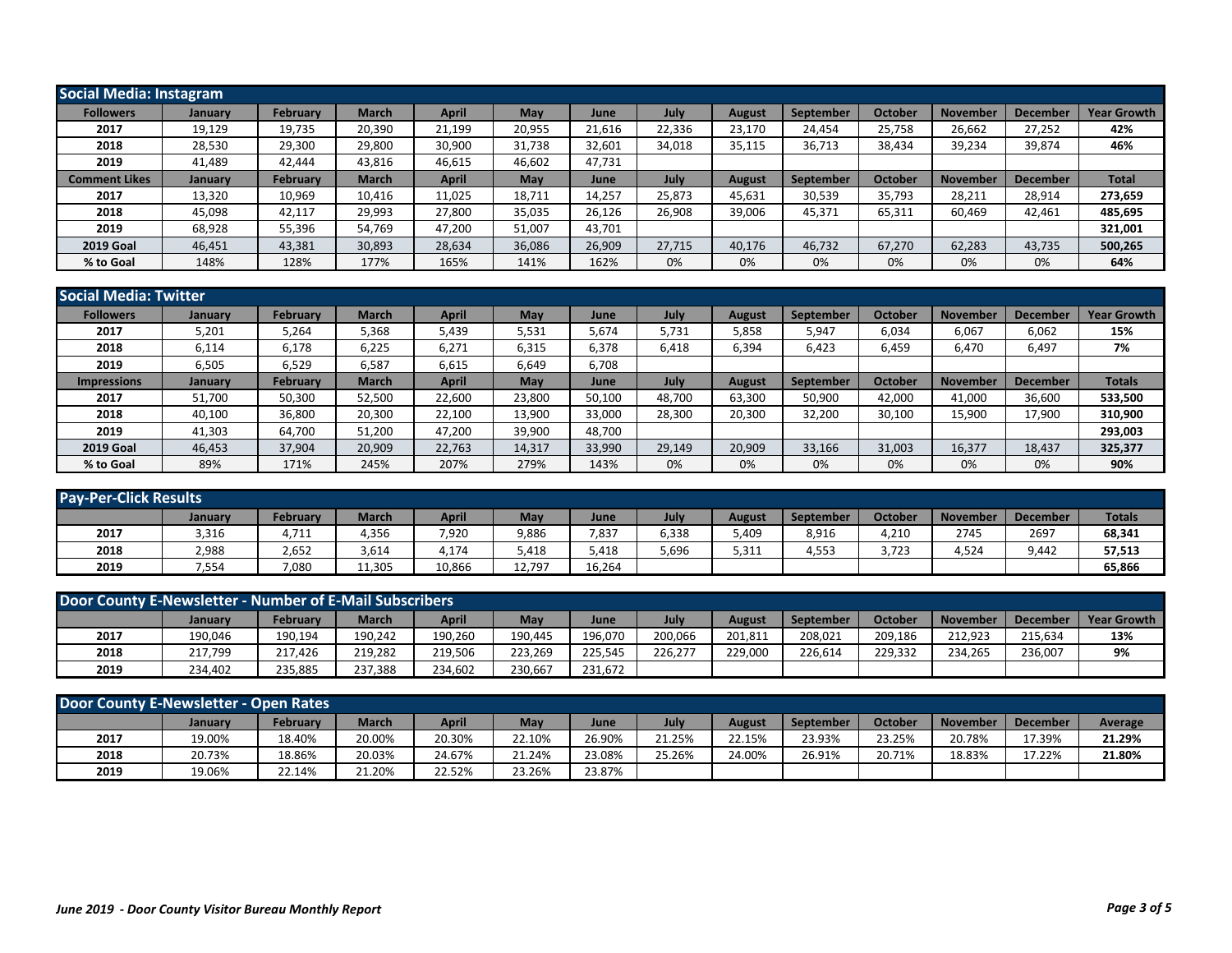| Door County E-Newsletter - Click Thru's |         |                 |              |       |       |       |       |               |           |         |                 |                 |         |
|-----------------------------------------|---------|-----------------|--------------|-------|-------|-------|-------|---------------|-----------|---------|-----------------|-----------------|---------|
|                                         | January | <b>February</b> | <b>March</b> | April | May   | June  | July  | <b>August</b> | September | October | <b>November</b> | <b>December</b> | Average |
| 2017                                    | .38%    | 1.44%           | 2.46%        | 2.54% | 2.97% | 3.33% | 3.21% | 3.25%         | 3.95%     | 3.41%   | 1.79%           | 4.40%           | 2.84%   |
| 2018                                    | 2.42%   | 1.45%           | 2.07%        | 4.67% | 3.11% | 3.69% | 4.54% | 4.25%         | 5.03%     | 2.91%   | 2.38%           | 1.40%           | 2.96%   |
| 2019                                    | 2.66%   | 3.60%           | 3.29%        | 2.76% | 3.66% | 2.74% |       |               |           |         |                 |                 |         |

| <b>Advertising - Gross Impressions</b> |           |          |           |            |            |             |           |           |                  |           |                 |                 |              |
|----------------------------------------|-----------|----------|-----------|------------|------------|-------------|-----------|-----------|------------------|-----------|-----------------|-----------------|--------------|
|                                        | Januarv   | February | March     | April      | May        | <b>June</b> | July      | August    | <b>September</b> | October   | <b>November</b> | <b>December</b> | <b>Total</b> |
| 2017                                   | 985,753   | 833,234  | 1,013,617 | ,603,408   | 21,657,197 | 8,729,671   | 3,703,971 | 5,517,368 | 30,509,295       | 5,855,064 | 2,353,032       | 1,925,57        | 90,687,187   |
| 2018                                   | 1,544,151 | 845.954  | 309.135   | 11.518.385 | 10.069.500 | 10.964.047  | 6.575.311 | 3.395.955 | 51.220.912       | 9,360,457 | 1,014,882       | 289,550         | 107.108.239  |
| 2019                                   | 746.596   | 804,685  | 3,797,293 | 19,926,019 | 24,361,571 | 4,439,997   |           |           |                  |           |                 |                 | 54,076,161   |

| <b>Advertising - Media Placed 2019</b> |         |          |              |           |            |          |         |               |           |         |                 |          |              |
|----------------------------------------|---------|----------|--------------|-----------|------------|----------|---------|---------------|-----------|---------|-----------------|----------|--------------|
|                                        | January | Februarv | <b>March</b> | April     | <b>May</b> | June     | July    | <b>August</b> | September | October | <b>November</b> | December | <b>Total</b> |
| <b>Total Paid</b>                      | \$9,242 | \$9,750  | \$27,906     | \$137,999 | \$237,633  | \$44,546 |         |               |           |         |                 |          | \$467,076    |
| Co-Op Dollars                          | 1,150د  | \$1,425  | \$4,256      | 54,787    | \$7,162    | \$10,324 | \$9,918 |               |           |         |                 |          | \$39,022     |

| Online Video Views (includes YouTube channels, Vimeo channel and live or embedded Facebook videos featuring DCVB video content such as Explore The Door, Our Door County, AskDoCo, aerial videos, TV ads, etc) |         |                 |         |              |         |         |         |         |           |         |                 |                 |               |
|----------------------------------------------------------------------------------------------------------------------------------------------------------------------------------------------------------------|---------|-----------------|---------|--------------|---------|---------|---------|---------|-----------|---------|-----------------|-----------------|---------------|
|                                                                                                                                                                                                                | January | <b>February</b> | March   | <b>April</b> | May     | June    | July    | August  | September | October | <b>November</b> | <b>December</b> | <b>Totals</b> |
| 2017                                                                                                                                                                                                           | 108,900 | 58,593          | 230,569 | 93,567       | 310,189 | 108.740 | 156.202 | 273.789 | 131,248   | 67,796  | 30,235          | 118,576         | 1,688,404     |
| 2018                                                                                                                                                                                                           | 209,008 | 64,757          | 115.746 | 149.384      | 163.922 | 179.972 | 213.921 | 232.556 | 154.293   | 74.836  | 42,085          | 109.328         | 1,709,808     |
| 2019                                                                                                                                                                                                           | 187,976 | 154,620         | 405,237 | 156,856      | 145,688 | 175,083 |         |         |           |         |                 |                 | 1,225,460     |

| <b>Media Marketing Program - Impressions</b> |            |                 |            |            |            |            |            |               |                  |             |                 |                 |               |
|----------------------------------------------|------------|-----------------|------------|------------|------------|------------|------------|---------------|------------------|-------------|-----------------|-----------------|---------------|
|                                              | January    | <b>February</b> | March      | April      | May        | June       | July       | <b>August</b> | <b>September</b> | October     | <b>November</b> | <b>December</b> | <b>Totals</b> |
| 2017                                         | 1,622,190  | 23,245,548      | 46,255,024 | 59,347,949 | 63.113.257 | 471.473    | 9.467.495  | 12.243.846    | 9,599,786        | 43,134,997  | 25.556.173      | 20.199.694      | 314,257,432   |
| 2018                                         | 28,732,589 | 1,167,205       | 11,962,094 | 2,748,491  | 24.027.022 | 5,410,708  | 58,217,837 | 6,349,408     | 44,136,913       | 103,292,833 | 83,323,220      | 136,947         | 369,505,267   |
| 2019                                         | 99.963.410 | 62,423,890      | 30,432,627 | 13.209.923 | 6.647.728  | 7,063,714  |            |               |                  |             |                 |                 | 219.741.292   |
| <b>2019 Goal</b>                             | 22,266,505 | 13,890,274      | 31,226,624 | 26,648,368 | 26.212.359 | 21.010.063 | 39,193,985 | 25,379,811    | 24.752.483       | 52,921,575  | 29,620,344      | 34,029,602      | 347,151,993   |
| % to Goal                                    | 449%       | 449%            | 97%        | 50%        | 25%        | 34%        | 0%         | 0%            | 0%               | 0%          | 0%              | 0%              | 63%           |

| <b>Media Marketing Program - Visiting Journalists</b> |                |                 |              |              |     |                          |      |               |           |         |                 |          |               |
|-------------------------------------------------------|----------------|-----------------|--------------|--------------|-----|--------------------------|------|---------------|-----------|---------|-----------------|----------|---------------|
|                                                       | <b>January</b> | <b>February</b> | <b>March</b> | <b>April</b> | May | June                     | July | <b>August</b> | September | October | <b>November</b> | December | <b>Totals</b> |
| 2017                                                  | <b>. .</b>     |                 |              |              |     | ΤD                       |      | 15            |           | 12<br>ᅩ |                 |          | 72            |
| 2018                                                  |                |                 |              |              |     | ---                      |      | 14            |           | 10      |                 |          | 70            |
| 2019                                                  |                |                 |              |              |     | $\mathbf{\hat{z}}$<br>∠∠ |      |               |           |         |                 |          | 30            |
| <b>2019 Goal</b>                                      |                |                 |              |              |     | 26                       |      | 16            | 10        |         |                 | 10       | 70            |
| % to Goal                                             |                | 100%            |              |              |     | 85%                      |      | 0%            | 0%        |         |                 | 0%       | 43%           |

| Media Marketing Program - Ad Value Equivalency (AVE) |                |           |              |              |             |           |           |               |                  |           |                 |                 |               |
|------------------------------------------------------|----------------|-----------|--------------|--------------|-------------|-----------|-----------|---------------|------------------|-----------|-----------------|-----------------|---------------|
|                                                      | <b>January</b> | Februarv  | <b>March</b> | <b>April</b> | Mav         | June      | July      | <b>August</b> | <b>September</b> | October   | <b>November</b> | <b>December</b> | <b>Totals</b> |
| 2017                                                 | \$84,480       | \$358,050 | \$249,878    | \$323,850    | \$1,422,511 | \$98,393  | \$42.510  | \$176,288     | \$62,018         | \$133.193 | \$125.645       | \$165,135       | \$3,241,951   |
| 2018                                                 | \$551,054      | \$22,137  | \$92,975     | \$230,303    | \$9,231     | \$134,446 | \$278,766 | \$452,932     | \$400.343        | \$652,367 | \$658,310       | \$21,450        | \$3,504,314   |
| 2019                                                 | \$373,010      | \$172,097 | \$61,967     | \$711,055    | \$128,671   | \$295,606 |           |               |                  |           |                 |                 | \$1,742,406   |